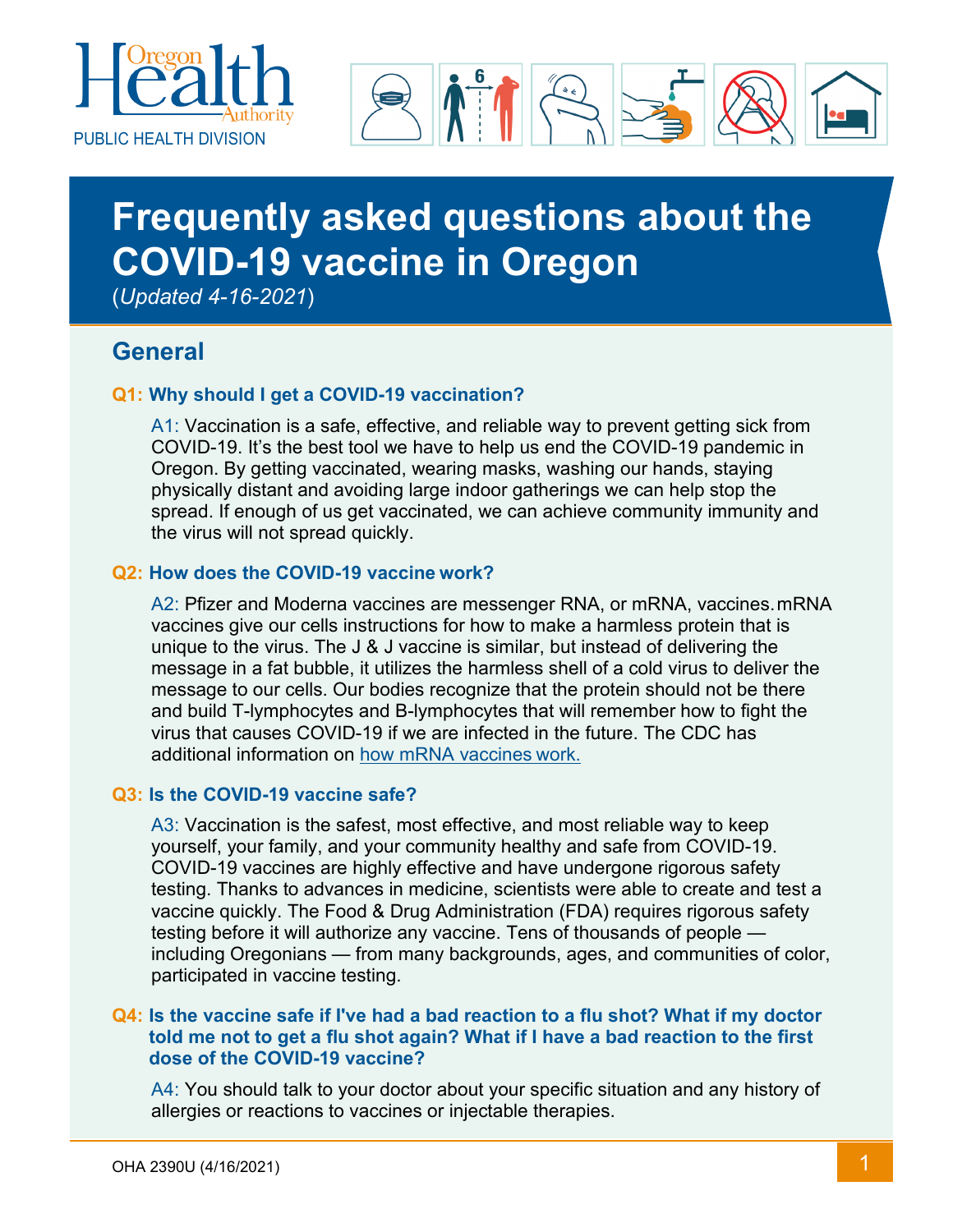The CDC does not recommend vaccination for individuals with a history of:

- Severe allergic reaction (like anaphylaxis) after a previous dose of an mRNA COVID-19 vaccine or any of its components.
- Immediate allergic reaction of any severity to a previous dose of an mRNA COVID-19 vaccine, or any of its components (including polyethylene glycol).
- Immediate allergic reaction of any severity to polysorbate.
- Any patient with a history of immediate allergic reaction of any severity to any vaccine, injectable therapy, food, medication, or insect venom, as well as any patient with a history of anaphylaxis, should be monitored for 30 minutes after vaccination.

For more information, visit [https://www.cdc.gov/vaccines/covid-19/info-by](https://www.cdc.gov/vaccines/covid-19/info-by-product/clinical-considerations.html#Appendix-A)[product/clinical-considerations.html#Appendix-A](https://www.cdc.gov/vaccines/covid-19/info-by-product/clinical-considerations.html#Appendix-A)

#### **Q5: What does Emergency Use Authorization (EUA) mean?**

A5: In times of a public health emergency, like a pandemic, the FDA allows the use of certain life-saving drugs and treatments through Emergency Use Authorization (EUA). The COVID-19 vaccine was tested in tens of thousands of study participants, which generated enough data to convince the FDA the vaccine is safe and effective, and the manufacturer producing the vaccine meets all safety standards.

#### **Q6: How soon do vaccines become effective?**

A6: All vaccines are considered effective two weeks after you've received the full series (1 dose for J & J; 2 doses for Pfizer or Moderna).

You will have some protection sooner, but for full protection, wait the full two weeks.

#### **Q7: Will there be enough COVID-19 vaccine for everyone?**

A7: The vaccine may be scarce at first, so distribution will be prioritized. As COVID-19 vaccine manufacturing ramps up eventually there will be enough vaccine for everyone. This timing depends upon how many vaccines are approved and the total supply of vaccine available through manufacturers. We hope by summer 2021, everyone who wants a COVID-19 vaccination can get one.

#### **Q8: How will Oregon ensure equitable vaccine distribution?**

A8: At the Oregon Health Authority, working with Federally Qualified Health Centers (FQHCs) is at the core of our effort to eliminate COVID-19 health inequities.

Oregon is prioritizing FQHCs for vaccine allocations because:

• FQHCs serve people who work in jobs that are most at-risk.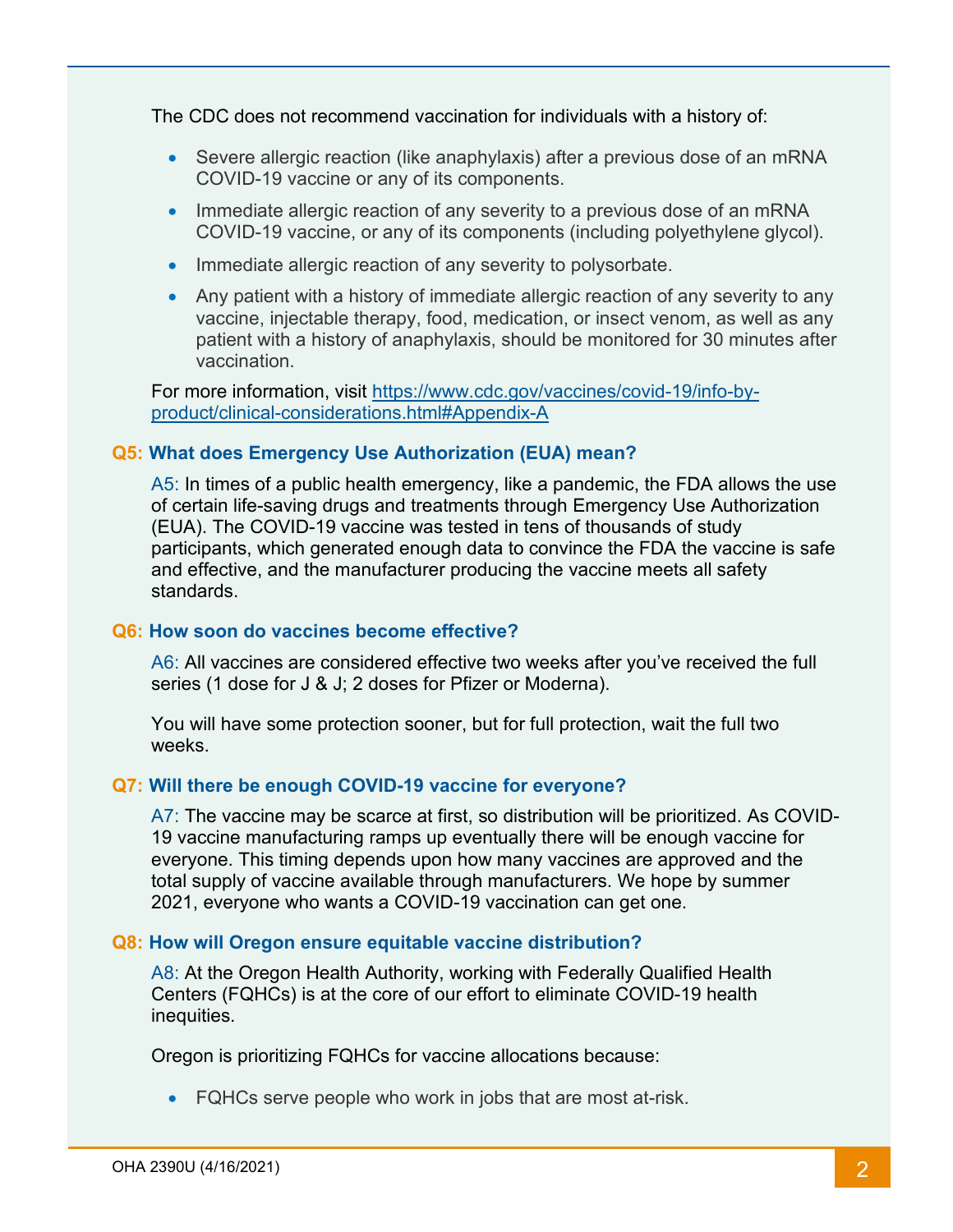- They've set up testing sites for their patients and the wider community.
- FQHCs are the trusted providers for many people who are uninsured, disabled, or lack reliable transportation.
- They are a preferred option for people who may be wary of large institutions and law enforcement.
- They have credibility in their communities at a time when disinformation about coronavirus vaccines is rampant on social media.

#### **Q9: I've already had COVID-19 and recovered. Do I still need to get vaccinated with a COVID-19 vaccine when it's available?**

A9: Since the antibody levels drop after a natural infection, it is currently recommended that people who have had the illness be vaccinated to boost the immune response and provide longer term protection. A person who has tested positive for COVID-19 and still has symptoms should wait to the end of their isolation period (10 days, or 20 days) to get the vaccine to avoid infecting the person giving the vaccine. Those who have received monoclonal antibody treatments for treatment of COVID-19 should wait a full 90 days to get the vaccine.

#### **Q10: Will I still need to wear a mask after I get the COVID-19 vaccination?**

A10: If you are fully vaccinated, you may choose not to wear a mask only when visiting others in private indoor or private outdoor settings. You must still wear a mask in all other settings per the [OHA Statewide Face Covering guidelines.](https://sharedsystems.dhsoha.state.or.us/DHSForms/Served/le2288K.pdf)

If you choose to have private social gatherings, it is still recommended that you:

Do not gather with unvaccinated people from more than one other household.

Do not visit with an unvaccinated person who is at increased risk of severe illness or death from COVID-19 or who lives with a person at increased risk

#### **Q11: Where can I find more information about the COVID-19 vaccines?**

A11: Information regarding safety, distribution, provider enrollment for administering vaccines and more can be found on the OHA COVID-19 vaccine website at <https://covidvaccine.oregon.gov/>

#### **Q12: Are there any ADA accommodations being made for individuals with a disability?**

A12: Vaccination clinics must comply with the Americans with Disabilities Act. Prior to operating a vaccination clinic, the entity must have policies and procedures in place that includes how it will serve people with disabilities, including steps to communicate effectively with customers with disabilities and a process for receiving and responding to ADA complaints.

OHA and ODHS have worked with disability stakeholders to identify potential barriers, solutions, and resources for local public health and health system partners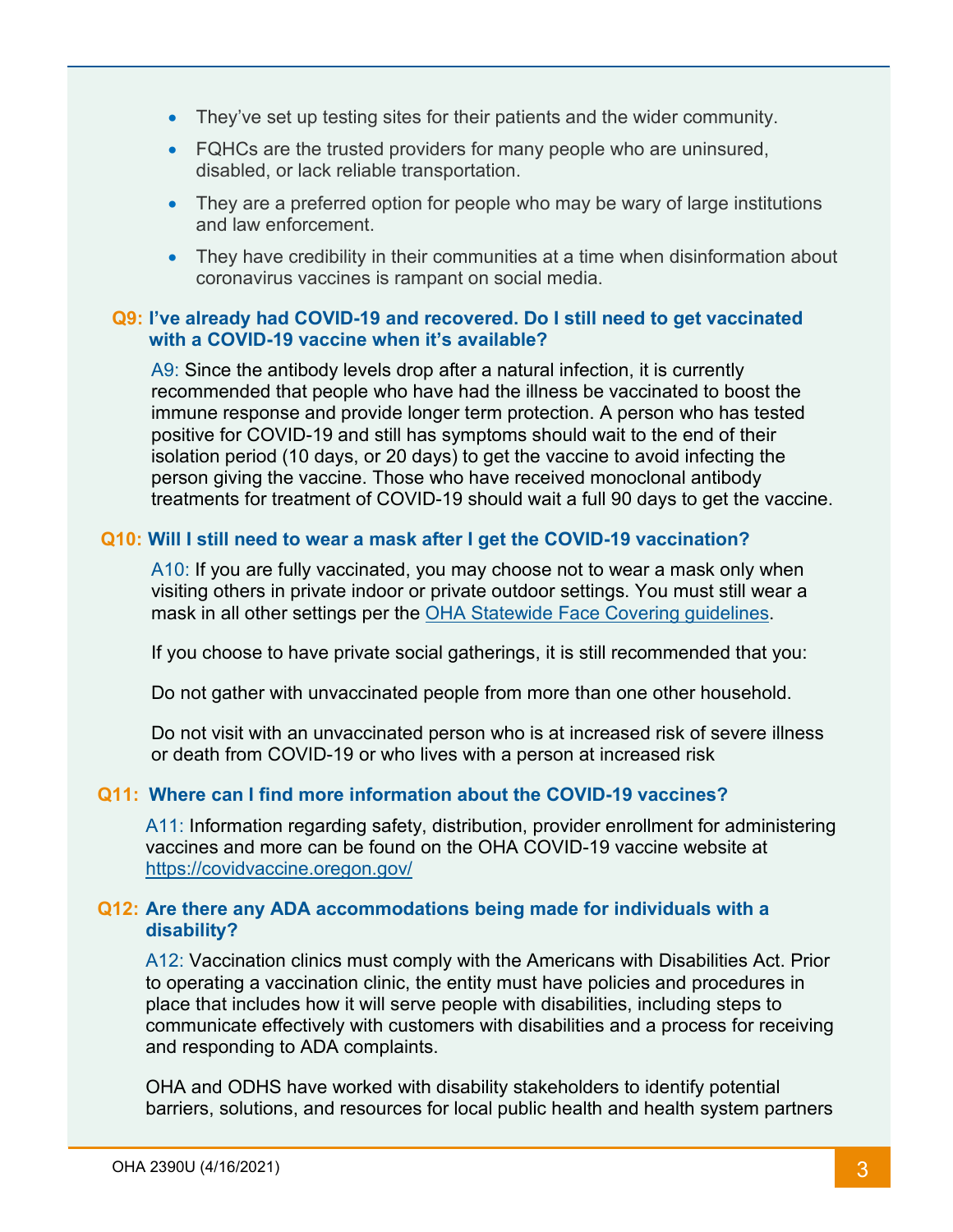to make vaccines available in our communities. You can find this tool on OHA's website: Vaccine Access for People with Disabilities tool https://sharedsystems.dhsoha.state.or.us/DHSForms/Served/le3573.pdf. It includes ADA guidance for vaccine clinics.

#### **Q13: Will I be required to get a COVID-19 vaccination?**

A13: OHA does not plan to require the COVID-19 vaccination, but we do strongly recommend vaccination for the safety and health of the entire community.

#### **Q14: What do I do if I lost my vaccination card?**

A14: You can request your personal Oregon vaccination record from your health care provider, or you can request the information from OHA. Because of the current volume of immunization data requests, it may be some time before you get a reply.

You can request your record from OHA here: [https://www.oregon.gov/oha/PH/PREVENTIONWELLNESS/VACCINESIMMUNIZA](https://www.oregon.gov/oha/PH/PREVENTIONWELLNESS/VACCINESIMMUNIZATION/GETTINGIMMUNIZED/Pages/ImmRecords.aspx) [TION/GETTINGIMMUNIZED/Pages/ImmRecords.aspx](https://www.oregon.gov/oha/PH/PREVENTIONWELLNESS/VACCINESIMMUNIZATION/GETTINGIMMUNIZED/Pages/ImmRecords.aspx)

#### **Q15: Can I still get the virus and pass on the virus after I've been vaccinated, even if I don't have any symptoms?**

A15: The ability of COVID-19 vaccines to prevent someone from passing on the virus to others has not been definitively proven, although evidence from at least some of the vaccine trials and subsequent research is encouraging. No vaccine has been shown to be 100% effective, so we expect there will be "breakthrough" cases of vaccinated individuals who afterwards test positive for COVID-19. These individuals, whether or not symptomatic, may be able to pass on the virus to others.

# **Eligibility**

#### **Q1: Who is eligible to get a COVID-19 vaccine in Oregon?**

A1: As of April 19, 2021, anyone who lives in Oregon age 16 and above who wants to get a COVID-19 vaccine can get one. However, there is still limited vaccine in the state, and it may be difficult to get an appointment for a vaccine right away. Please keep trying. <https://govstatus.egov.com/find-covid-19-vaccine>

If you need assistance:

- Text ORCOVID to 898211
- Email ORCOVID@211info.org
- Call 211

#### **Q2: When will youth and children under age 16 become eligible?**

A2: Currently no vaccine has been authorized for people under the age of 16. Pfizer recently applied for authorization for their vaccine to be administered to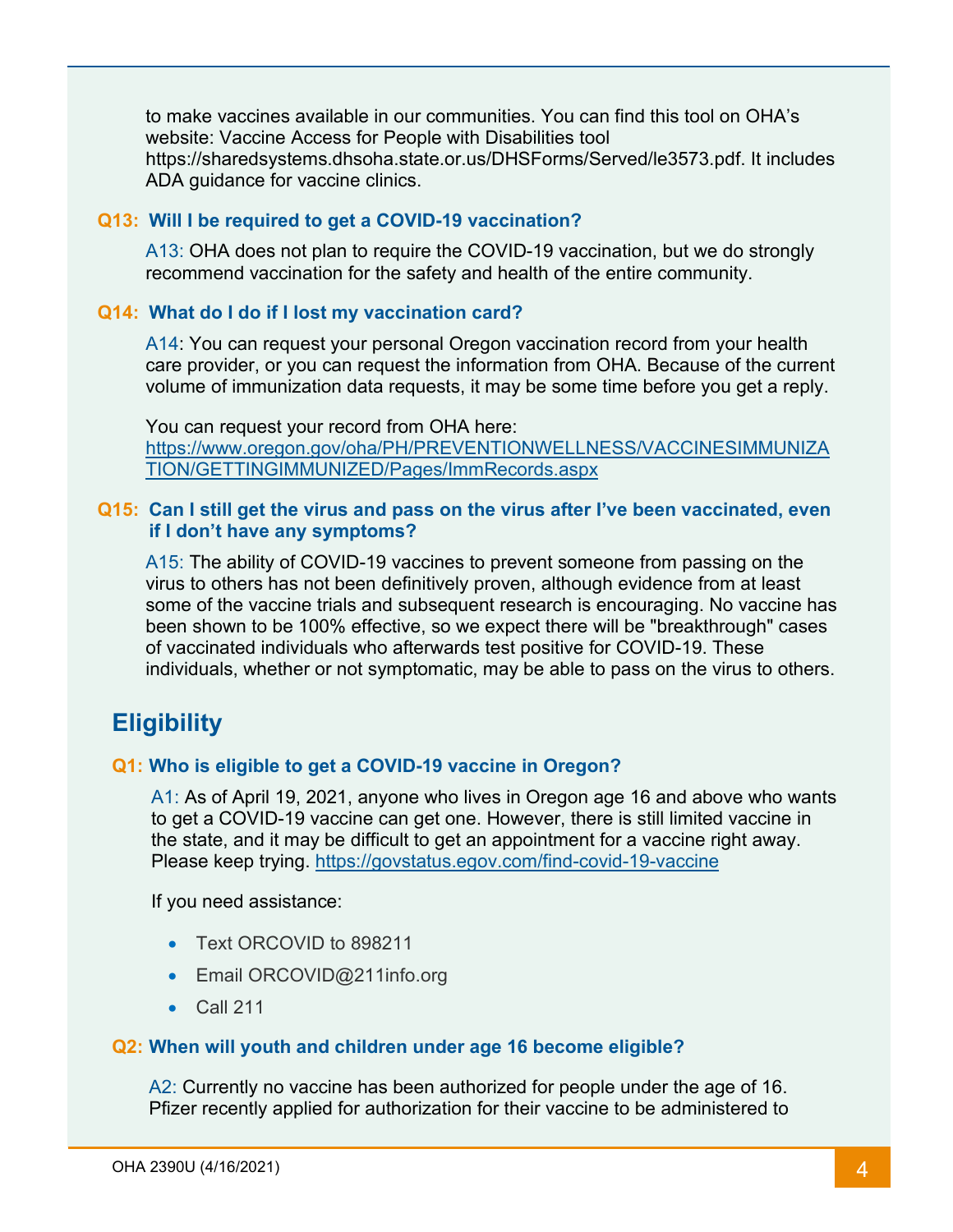people 12 and older. It is possible that by mid-summer, people age 12 and up would be able to be vaccinated with the Pfizer vaccine.

#### **Q3: My permanent residence is in another state, but I'm staying in Oregon (student, multiple homes, staying with family, etc.). Can I get my vaccine in Oregon?**

A3: If you are currently residing in Oregon you may get your vaccine in Oregon.

#### **Q4: Can people who work in Oregon but live in a bordering state get vaccinated in Oregon?**

A4: If you live in a bordering state you are being included in that state's population for purposes of vaccine allocation and you should get your vaccine from the state where you live, not the state where you work.

#### **Q5: Can I go to another county to get the COVID-19 vaccine?**

A5: You are encouraged to get vaccinated in the county you live in, but you can get vaccinated in any county in Oregon.

## **Getting your vaccine**

#### **Q1: Where can I get vaccinated?**

A1: Right now, vaccine providers include local public health authorities or their partners, hospitals, and health clinics, select pharmacies, federally qualified health centers, mobile clinics, Tribal Health Authorities, and Veteran's Administration health providers. You may also get your vaccine at a mass vaccination event. As the vaccine supply increases, you may be able to get vaccinated at more places.

People who live in Oregon are encouraged to create an account with Get Vaccinated Oregon. By creating an account, you can learn about vaccine events happening near you through text or email notifications, as well as by searching the Vaccine Locator Map. Sign up today at [https://getvaccinated.oregon.gov/#](https://getvaccinated.oregon.gov/#/)

#### **Q2: Can patients admitted to a hospital receive vaccination as an inpatient?**

A2: Yes, patients may receive a vaccination in the hospital, however most hospitals and health systems are not currently receiving vaccine allocations for this purpose. The majority of vaccine allocations to hospitals and health systems are designated for community events and should not be used to give preference to their own patients. The only exception is for certain psychiatric hospitals, including the Oregon State Hospital, which received vaccines for their patient population because they are in residential congregate care settings. If a hospital vaccinates a patient who is admitted to their facility, they must ensure the patient, upon discharge, has an appointment for receiving the second dose.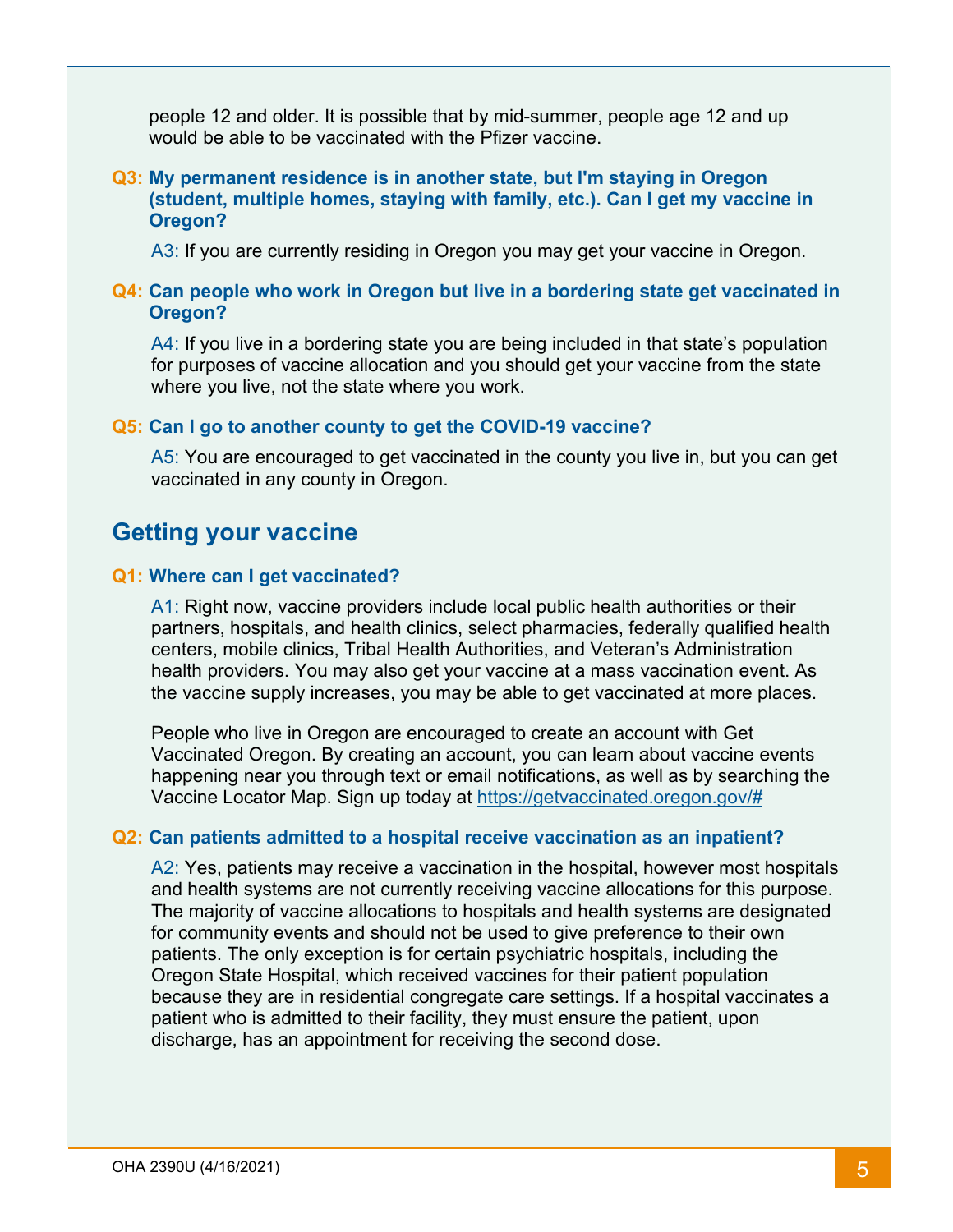#### **Q3: Can hospitals/health systems vaccinate the patients they serve on an outpatient basis?**

A3: Yes, hospitals and health systems have been important partners in the state's COVID-19 vaccination efforts. However, hospitals and health systems should not use vaccine allocations designated for community events in a way that gives preference to their own patients (e.g., for closed events or private scheduling opportunities). Hospitals and health systems are encouraged to directly connect their patients and members to publicly available COVID-19 vaccine appointment portals and events.

#### **Q4: Do I need to bring identification (ID) with me?**

A4: You do not need documentation or specific identification. You will receive proof you have been vaccinated; do not lose the card you are given.

#### **Q5: Do I need to provide a social security number to schedule a vaccine appointment?**

A5: No. If you are asked for a social security number during the appointment scheduling process, you do not need to provide one and can leave that question blank.

#### **Q6: How much will it cost? Do I need to have insurance to get a vaccine?**

A6: COVID-19 vaccines are free for you. You do not need health insurance. If you have health insurance, you should bring your insurance information with you, you may be asked for this information when you get the COVID-19 vaccine. If you do not have health insurance, vaccine providers cannot charge *you* for giving you a vaccine.

#### **Q7: I need help getting to a vaccine clinic. Can I be provided transportation to get vaccinated? How do I arrange for that?**

A7: If you are an Oregon Health Plan member and need a ride to get a vaccine, rides are free. Find the [OHP ride services](https://www.oregon.gov/oha/HSD/OHP/Pages/NEMT.aspx) in your area. You can also call your [CCO](https://www.oregon.gov/oha/HSD/OHP/Pages/cco-plans.aspx) [plan.](https://www.oregon.gov/oha/HSD/OHP/Pages/cco-plans.aspx)

If you are an older adult or an adult with a physical disability, there may also be other services in your community to assist with transportation. To learn more, contact the Aging and Disability Resource Connection of Oregon (ADRC) to see what community-based transportation and other services are available to assist you: 1-855-ORE-ADRC or<https://www.adrcoforegon.org/consumersite/index.php>

If you receive in-home services through the Oregon Department of Human Services (ODHS) Office of Aging and People with Disabilities (APD), you may ask your Medicaid-funded in-home provider to take you to a clinic and to wait with you at the clinic.

Other local resources may also be available. Ask the ride service that you normally use for doctor's appointments if they are providing rides for vaccines.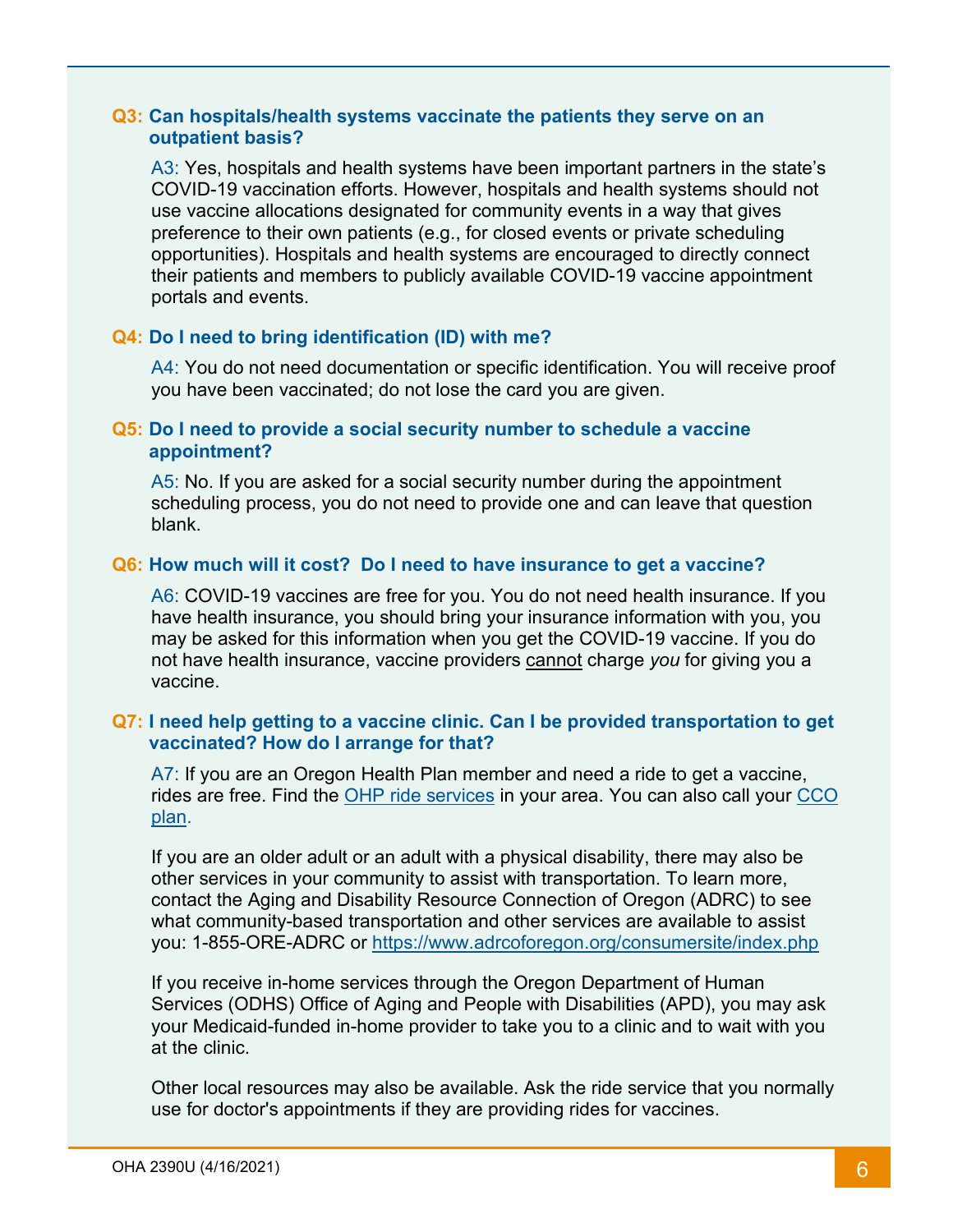#### **Q8: Will I have to wait in line for a vaccine?**

A8: Many vaccination sites and events will ask you to pre-register so that they can safely manage the flow of patients to avoid lines. Large vaccine sites are also working to make sure their sites are accessible for older adults and people with disabilities, particularly those who have mobility issues. But you also may have to wait. If waiting in a line will be difficult for you, you should let the vaccine site know that you may need an accommodation.

#### **Q9: What if I get exposed to COVID-19 after my first dose?**

A9: If you are exposed to COVID-19, you should follow the public health guidelines and stay home for 14 days even if you've gotten your first shot.

#### **Q10: How long will I need to be observed after I am vaccinated? What if I have a history of allergies?**

A10: People with a history of an immediate allergic reaction of any severity to a vaccine or injection and people with a history of anaphylaxis, due to any cause, should be observed for 30 minutes. Everyone else should be observed for 15 minutes. This means you need to wait where you got your shot so the vaccine provider can watch you to make sure you're feeling okay.

#### **Q11: I got a vaccine that requires two shots, when should I get the second dose of the COVID-19 vaccine? How will I remember?**

A11: The Pfizer and Moderna vaccines require two doses to promote a full immune response. The second dose of the Pfizer vaccine should be administered 21 days after the first dose, and the Moderna vaccine should be administered 28 days after the first dose. Individuals can enroll in VaxText, a CDC program that will send the patient a text when their next dose is due. Some vaccine providers may also send you a reminder.

The Johnson & Johnson vaccine requires only one dose.

#### **Q12: What if I have a bad reaction to my COVID-19 vaccination?**

A12: Safety is a top priority. The CDC and FDA encourage the public to report possible side effects (called adverse events) to the [Vaccine Adverse Event](https://vaers.hhs.gov/reportevent.html)  [Reporting System \(VAERS\)](https://vaers.hhs.gov/reportevent.html) . This national system collects these data to look for adverse events that are unexpected, appear to happen more often than expected or have unusual patterns of occurrence. Learn about the [difference between a](https://www.cdc.gov/vaccinesafety/ensuringsafety/sideeffects/index.html)  [vaccine side effect and an](https://www.cdc.gov/vaccinesafety/ensuringsafety/sideeffects/index.html) [adverse event.](https://www.cdc.gov/vaccinesafety/ensuringsafety/sideeffects/index.html) Reports to VAERS help the CDC monitor the safety of vaccines.

#### **Q13: Who should I call if I have side effects: the vaccination site or my primary care provider?**

A13: If you have concerns about any side effects after you leave the vaccination site, you should contact your primary care provider. If it's an emergency, you can go to an urgent care or emergency facility. You can also report your side effects to the CDC using the app [vsafe.cdc.gov.](https://vsafe.cdc.gov/)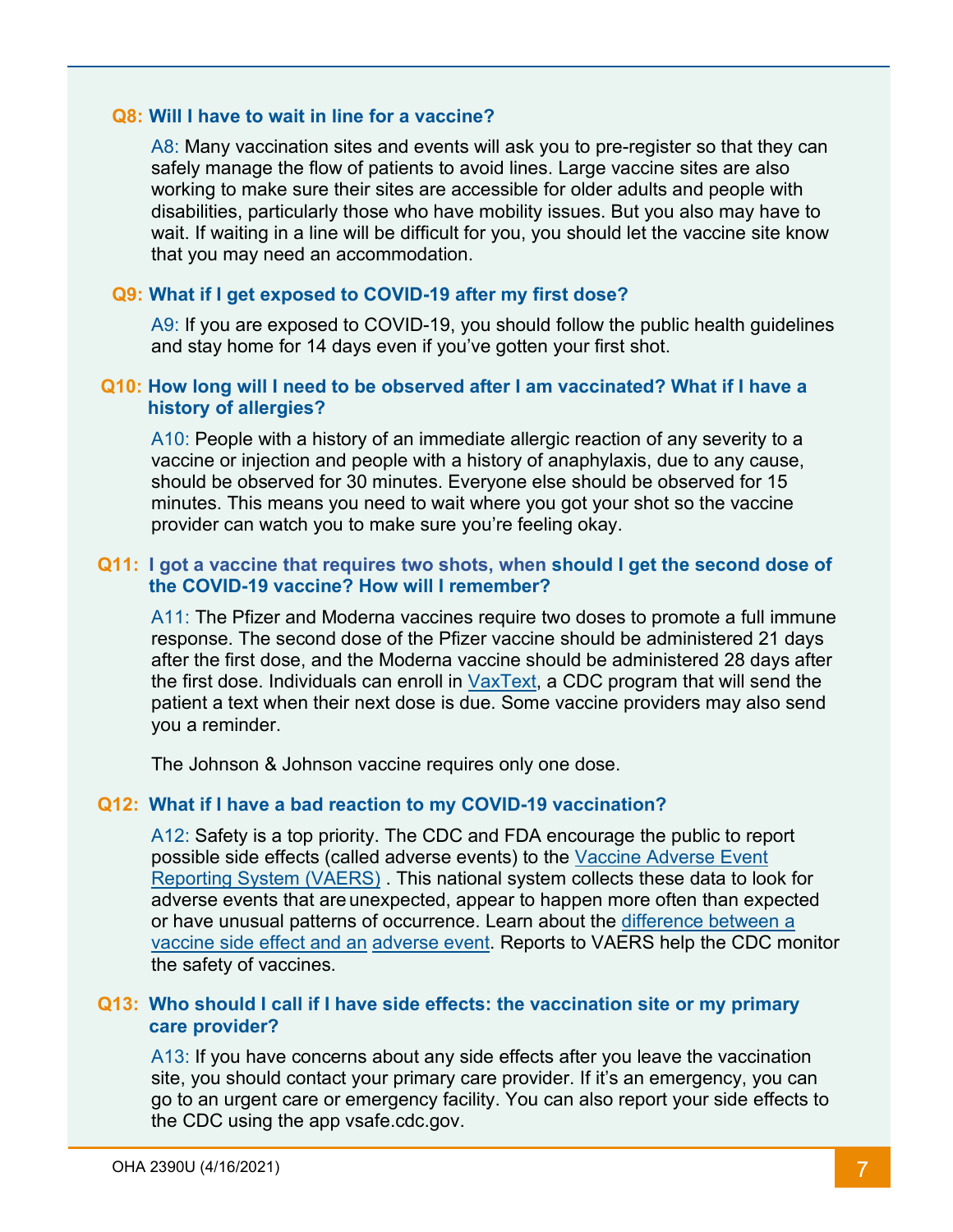#### **Q14: I got my first dose and now it's time for my second dose, but the location is out of vaccines. What should I do?**

A14: You should receive your second dose of the COVID-19 vaccine at the same location you received the first, unless otherwise directed by the vaccine provider.

Vaccine providers automatically receive second doses for those who have received a first dose. If the provider did not make an appointment for the second dose, you should contact your local public health authority.

#### **Q15: If I get my first dose of the vaccine in Oregon, can I get the second dose in another state?**

A15: We encourage you to get your second dose at the same location as the first. If you need to get vaccinated in another state, you must provide documentation of having received your first dose that shows which vaccine you were given. The vaccinator must document both doses in Oregon's Immunization Information System (ALERT IIS).

#### **Q16: If someone gets vaccinated before they travel, do they still have to adhere to the 14-day quarantine recommended by the state when they return?**

A16: Consistent with the CDC Interim Public Health Recommendations for Fully Vaccinated People, Oregon does not recommend quarantine of individuals after travel from other states, if:

• They have received both doses of a two-dose COVID-19 vaccine (or one dose of a single-dose vaccine),

#### AND

• It has been at least 14 days since their final dose of COVID-19 vaccine,

#### AND

• They have no COVID-19 symptoms.

Individuals should still monitor themselves for COVID-19 symptoms during the 14 days after travel and, if symptoms develop, they should self-isolate and seek testing.<https://sharedsystems.dhsoha.state.or.us/DHSForms/Served/le2351r.pdf>

#### **Q17: I received a COVID vaccine (that is not authorized in the US) while in another country. Should I be vaccinated again with an authorized vaccine once in Oregon?**

A17: If you have been vaccinated with the recommended number of doses of an authorized vaccine in another country, you do not need to be vaccinated again. We have no data on the risks or benefits of revaccination, but if you want to be vaccinated again, you can.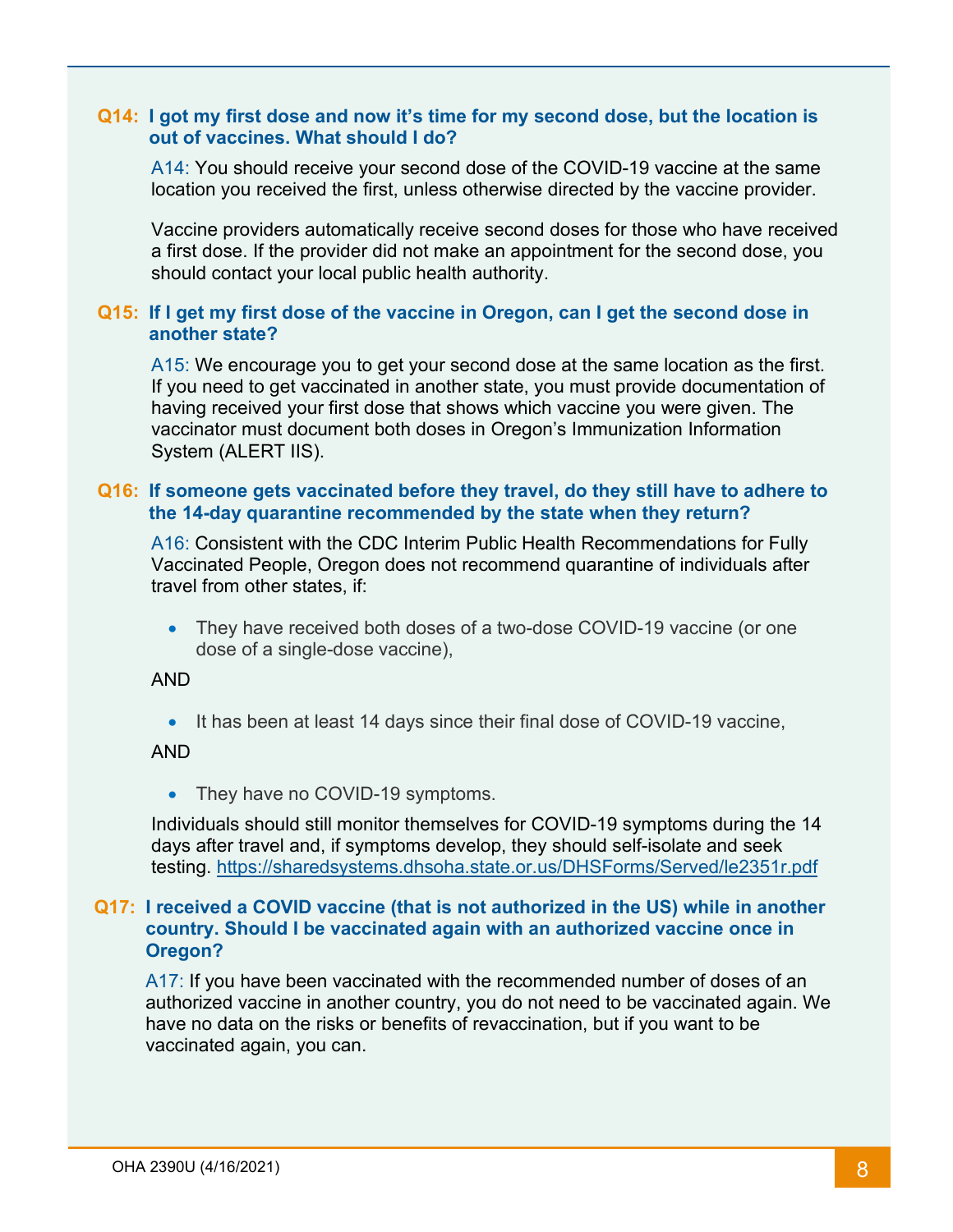# **16-17 Year Old's**

#### **Q1: When are 16 and 17-year-old people eligible for vaccine?**

A1: Since December 2020, 16 and 17-year-old people have been receiving vaccines because they are medically fragile or have developmental disabilities, in custody of the Oregon Youth Authority, or living in other kinds of group homes or congregate care homes. Sixteen and 17-year-old people with underlying health conditions became eligible for vaccination on April 5. Everyone age 16 and older is eligible to be vaccinated beginning April 19.

#### **Q2: Which vaccine can 16 and 17-year-old people be vaccinated with?**

A2: Currently the only vaccine that has been authorized by the FDA for use by people under the age of 18 is the Pfizer (or Pfizer BioNTech) vaccine. Sixteen and 17-year-old people should look for appointments in locations that have access to the Pfizer vaccine.

#### **Q3: Where can 16 and 17-year-old people get access to Pfizer vaccine?**

A3: Visit OHA's webpage How to Find a COVID-19 Vaccine in Oregon: https://govstatus.egov.com/find-covid-19-vaccine, or the CDC's website, VaccineFinder.org: https://vaccinefinder.org/ for information about how to find a vaccine appointment. Not all vaccine sites tell you what kind of vaccine is available. OHA is working to increase information about the type of vaccine that's available and VaccineFinder.org allows you to search by vaccine type. There are some areas of the state where the Pfizer vaccine is not readily available. OHA Is working to expand the availability of Pfizer so that anyone who wants to get vaccinated can access the vaccine that has been authorized for them.

#### **Q4: Can I schedule more than one child at a time?**

A4: Yes, most vaccination sites require an appointment, scheduling can be done through the vaccine site. Visit OHA's webpage, How to Find a COVID-19 Vaccine in Oregon: [https://govstatus.egov.com/find-covid-19-vaccine,](https://govstatus.egov.com/find-covid-19-vaccine) or the CDC's website VaccineFinder.org:<https://vaccinefinder.org/> for information about how to find a vaccine appointment. Not all vaccine sites tell you what kind of vaccine is available. OHA is working to increase information about the type of vaccine that's available and VaccineFinder.org allows you to search by vaccine type.

#### **Q5: Can caregivers get vaccinated at the same place their child is vaccinated?**

A5: On April 19, all people in Oregon are eligible to receive vaccine. Most vaccination sites require an appointment, scheduling can be done through the vaccine site. Visit OHA's webpage, How to Find a COVID-19 Vaccine in Oregon: [https://govstatus.egov.com/find-covid-19-vaccine, or the CDC's website,](https://govstatus.egov.com/find-covid-19-vaccine,%20or%20the%20CDC%E2%80%99s%20website) VaccineFinder.org:<https://vaccinefinder.org/> for information about how to find a vaccine appointment. Not all vaccine sites tell you what kind of vaccine is available. OHA is working to increase information about the type of vaccine that's available and VaccineFinder.org allows you to search by vaccine type.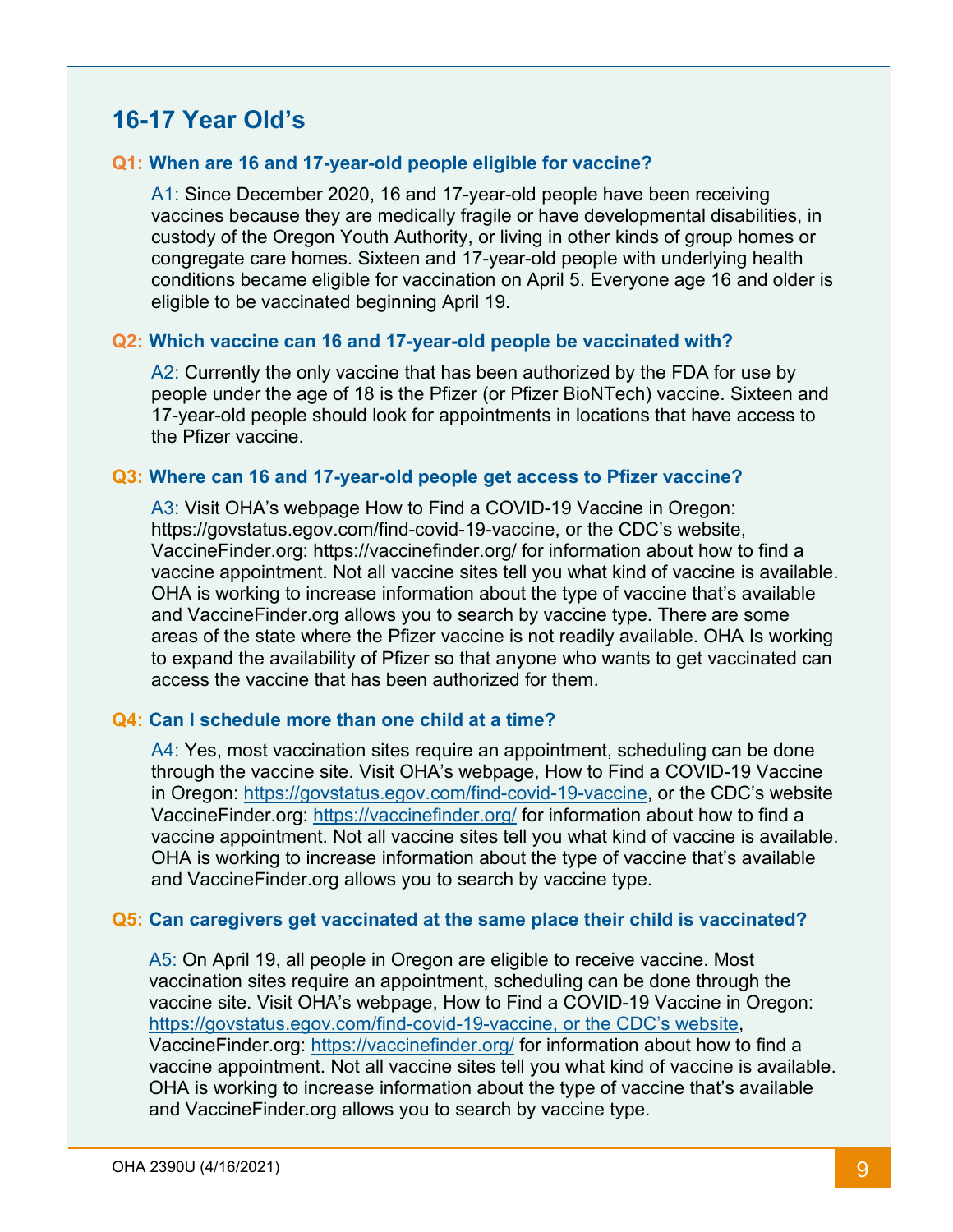#### **Q6: What are the side effects for people 16 and 17-years-old?**

A6: The vaccine was tested on people 16–55 years of age. Most people develop some soreness at the injection site. Fatigue and headache are common. Less common are muscle aches, chills, joint pain, vomiting, or fever. These side effects are more common in the 16-55 age group than among older adults. The great majority resolve after a day or two.

#### **Q7: Can my 16 or 17-year-old get vaccinated at school?**

A7: Not at this time. OHA and the Oregon Department of Education are working on plans to communicate with people 16 and 17-years-old about vaccine availability. As vaccine becomes more accessible because there is more being produced and it's possible to make vaccine available in different locations, schools will continue to be partners in vaccine efforts, which could include vaccination opportunities.

#### **Q8: When will other vaccines be authorized for this age group?**

A8: We don't know. Vaccines are authorized by the FDA following review of an application by a manufacturer. At this point, no other manufacturers have applied for authorization for persons under 18 years of age.

#### **Q9: Do parents need to accompany their child to their vaccine appointment?**

A9: Under Oregon law, minors 15 and older may give consent to medical treatment, including vaccinations, provided by a physician, physician assistant, naturopath, nurse practitioner, dentist or optometrist, or others operating under the license of these providers, without the consent of a parent or guardian.

It is OHA's understanding that most locations where COVID-19 vaccinations are provided have oversight by a medical provider who would meet the definition of the provider types listed above, and therefore consent of a parent or guardian should not be required for a 16 or 17-year-old who wishes to get the Pfizer vaccine.

Providers administering COVID-19 vaccinations to 16 or 17-year-old people should make it clear at the time a vaccine appointment is made whether consent from a parent or guardian will be required.

#### **Q10: What should 16 and 17-year-old people know before they show up?**

A10: The Pfizer vaccine is safe and effective. The Food & Drug Administration (FDA) requires rigorous safety testing before it will authorize any vaccine. The COVID-19 vaccine from Pfizer was tested in thousands of study participants and generated enough data to convince the FDA that the vaccine was safe and effective.

Vaccine supply is currently limited. Because of limited supply, not everyone will be able to receive one right away.

The COVID-19 vaccine will be free. The vaccines will be provided at no cost to you. You do not need health insurance. If you have health insurance, vaccine providers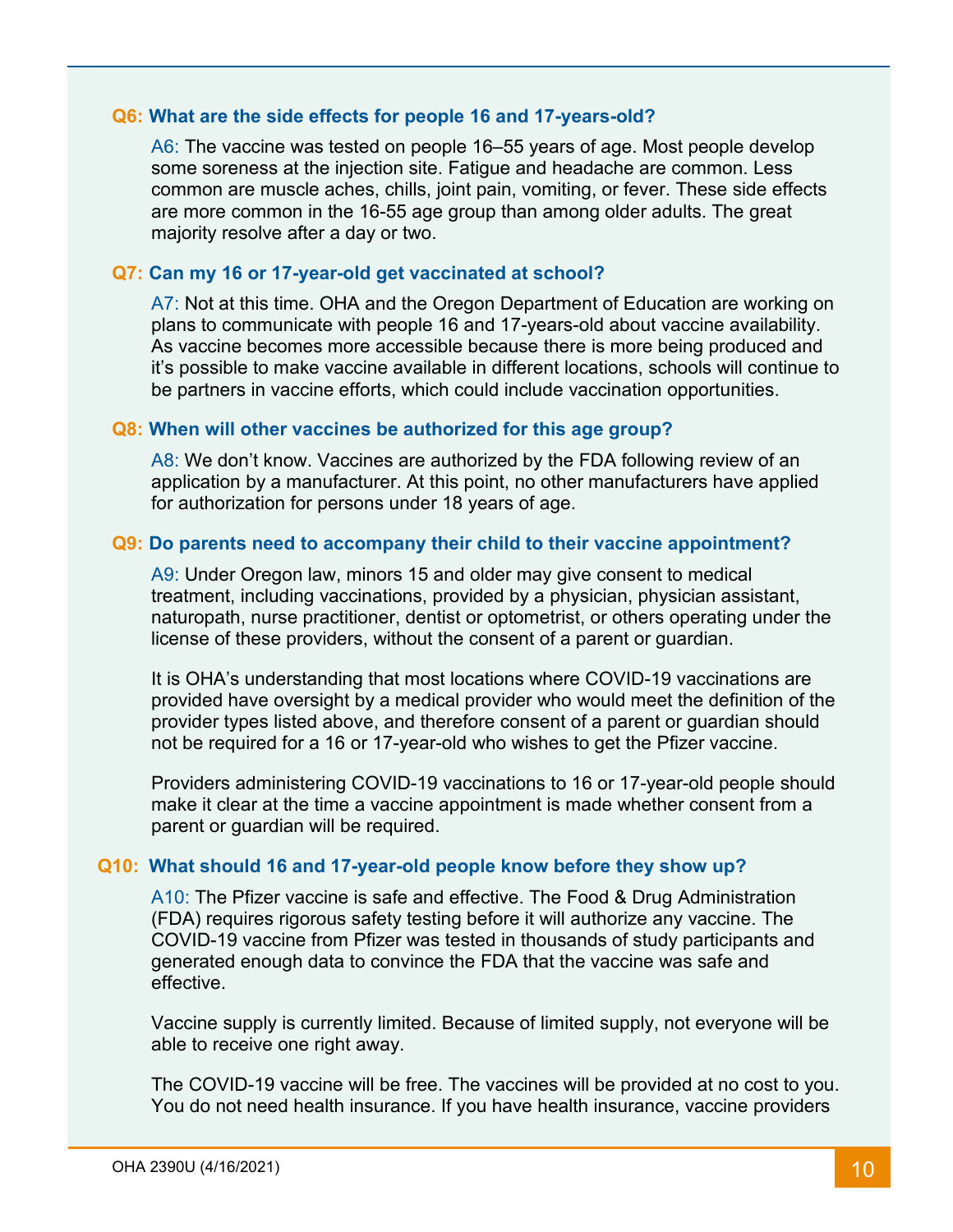may charge your insurance company an administration fee for giving you the vaccine. This means that you might be asked for your insurance information when you get your vaccine.

Proof of eligibility or identification is not required. No need to bring proof of eligibility, identification, social security number or health insurance. Vaccine providers may ask if you live in Oregon or what kind of work you do.

# **Vaccine distribution in Oregon**

#### **Q1: Will OHA publish vaccination information on a regular basis, in the same manner that you publicly report the daily number of tests, new cases and deaths from COVID-19?**

A1: Yes, OHA is reporting vaccine and vaccination data on the COVID-19 vaccine website. You can get the facts about COVID-19 vaccines and track Oregon's progress at [https://covidvaccine.oregon.gov.](https://covidvaccine.oregon.gov/)

#### **Q2: Do COVID-19 vaccines need special storage?**

A2: Many vaccines, like Moderna, require a standard cold chain involving either basic refrigeration or freezing. The J&J vaccine is stored in the refrigerator. The Pfizer vaccine requires a special ultra-cold chain using a specialized freezer that keeps vaccine at temperatures of -60 ° to -80 ° Celsius (-76° to -112° Fahrenheit). Oregon has a limited number of these freezers, though some hospitals and universities have them. The vaccine's packaging can be filled with dry ice pellets, which may allow vaccine to be stored up to 30 days without the use of a specialized sub-zero freezer.

#### **Q3: Are you buying more ultra-cold storage freezers?**

A3: In early January, OHA received 15 small, portable ultra-low temperature storage units to increase storage of the Pfizer vaccine in non-hospital settings or in communities that don't have the resources or need to buy their own unit. All units have been distributed and currently OHA is not planning to purchase more. We are looking at the total picture of vaccine distribution, including vaccines that do not require ultracold storage. We expect federal allocations of different vaccines to continue to change and are working with our partners to maintain flexibility in our distribution systems so that we ensure access to the COVID-19 vaccine throughout Oregon regardless of available products.

#### **Q4: Who is responsible for making sure vaccines are distributed equitably and to those who qualify according to the state's distribution plan?**

A4: The distribution of vaccines in Oregon is managed by the Oregon Health Authority, in consultation with the Governor's Office.

The CDC advises OHA on weekly allocations available to Oregon. This is based on a pro-rata system including numbers of population in need by risk category. For Oregon, that is approximately 1.21 percent. OHA places orders with the CDC to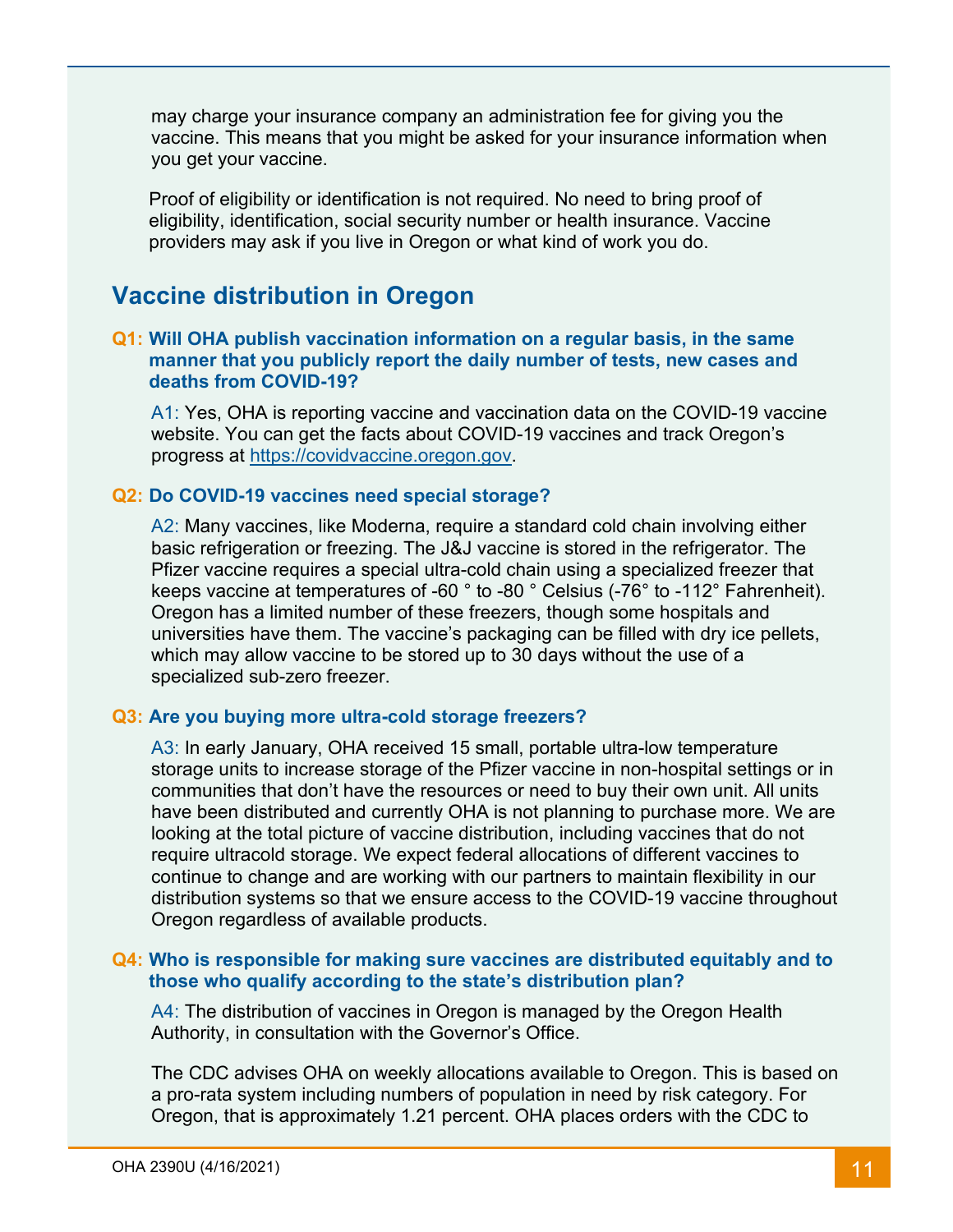ship directly to vaccine providers. Shipments are based on populations providers can serve and available refrigeration/freezer capacity. Vaccines are delivered directly to providers using the CDC's contracted delivery organizations.

Vaccine is shipped from the manufacturers directly to the providers in Oregon. Providers can track their shipments through the Oregon ALERT IIS (Immunization Information System).

# **Details about the vaccine**

#### **Q1: What are the COVID-19 vaccine's side effects?**

A1: According to the FDA, the most common side effects found in the COVID-19 vaccine trials included pain, redness or swelling at the injection site, fatigue, headache, chills, muscle pain and joint pain. After getting the COVID-19 vaccine, you will probably have a sore arm. You might have muscle aches, joint pain, tiredness, headache, chills, or maybe a fever. (Fever is less common.) This often means the vaccine is working to keep your body healthy. These are normal signs that your body is building protection. Sometimes these side effects may stop you from doing your normal activities for a couple days. Most of these side effects should go away in a few days.

#### **Q2: I'm pregnant. Can I get a COVID-19 vaccination?**

A2: CDC doesn't have any COVID-19 safety data on pregnant women, though animal and human studies are ongoing. mRNA vaccines are not "live virus" vaccines. If a woman is part of a group (i.e., health care worker) recommended to get a COVID-19 vaccine and is pregnant, she may choose to get the vaccine in consultation with her medical provider's help in making an informed decision. Things to consider:

- Level of COVID-19 in the community and the risk of transmission
- The personal risk of acquiring COVID-19 (occupation or other activities)
- The risk of COVID-19 to her or her fetus
- The efficacy of the vaccine
- The side effects of the vaccine
- The lack of data about the vaccine during pregnancy
- Women who take the vaccine and have fever as a side effect shouldtake acetaminophen (Tylenol)
- Routine testing for pregnancy before vaccination is not recommended

#### **Q3: Are the vaccines interchangeable?**

A3: No, the vaccines are not the same. The Pfizer and Moderna vaccines are very similar. They are both effective and stop the virus in the same way, so people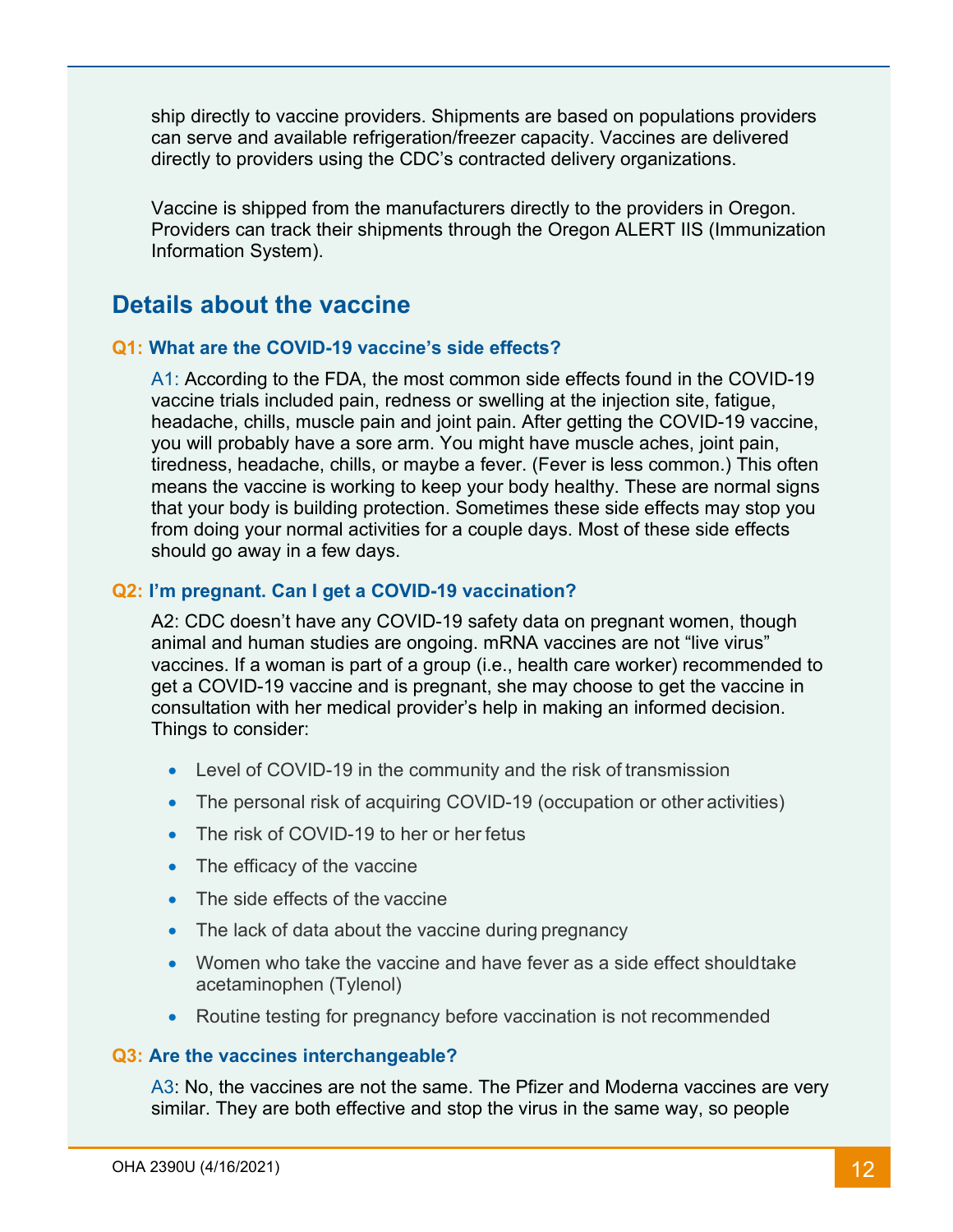should take whichever is available to them. But your second dose must be from the same vaccine brand as your first dose.

The J&J vaccine is only one dose, so if you received it, you're completely vaccinated and should not get a second dose of this or another vaccine.

#### **Q4: Is the COVID-19 vaccine a live virus?**

A4: No, none of the three authorized COVID-19 vaccines are live virus.

#### **Q5: Will the Pfizer vaccine remain at freezing temperatures when it is injected? Or will it be warmed up?**

A5: The vaccine will be diluted and stored in a refrigerator or at room temperature up to six hours before the vaccination.

#### **Q6: Can a person receive the COVID-19 vaccine while they are sick?**

A6: Those with mild illness may receive the vaccines with no effect on vaccine safety or effectiveness. However, for those with COVID-19, please wait until the end of your isolation period, meaning either 10 days or longer depending on when you recover from your symptoms, before getting vaccines to keep from spreading your illness to health care workers who are administering the vaccine.

#### **Q7: Are both doses of the COVID-19 vaccine the same amount? Is the second dose less or more than the first dose?**

A7: Both doses are the same amount for the Pfizer and Moderna vaccine. A dose of the Pfizer vaccine is not the same as a dose of the Moderna vaccine.

#### **Q8: Can I get other shots at the same time as my COVID-19 vaccine?**

A8: Just to be safe, the CDC recommends you wait for two weeks after getting other vaccines before getting a COVID-19 vaccine. Once you get your COVID-19 vaccine, you should wait for two weeks before getting other vaccines.

You may not be able to get a COVID-19 vaccine right away, now is a perfect time to receive other vaccines that may be due, like a flu shot, tetanus shot or shingles vaccine.

### **Where can I go for more information?**

- Go to [https://covidvaccine.oregon.gov.](https://covidvaccine.oregon.gov/)
- Text ORCOVID to 898211 to get text/SMS updates (English and Spanish only).
- Email [ORCOVID@211info.org.](mailto:ORCOVID@211info.org)

If you can't get your COVID-19 vaccine question answered on [https://covidvaccine.oregon.gov,](https://covidvaccine.oregon.gov/) by text, or by email, call the call center at 211 or 1-866-698-6155. It is open from 6 a.m. to 7 p.m. daily, including holidays.